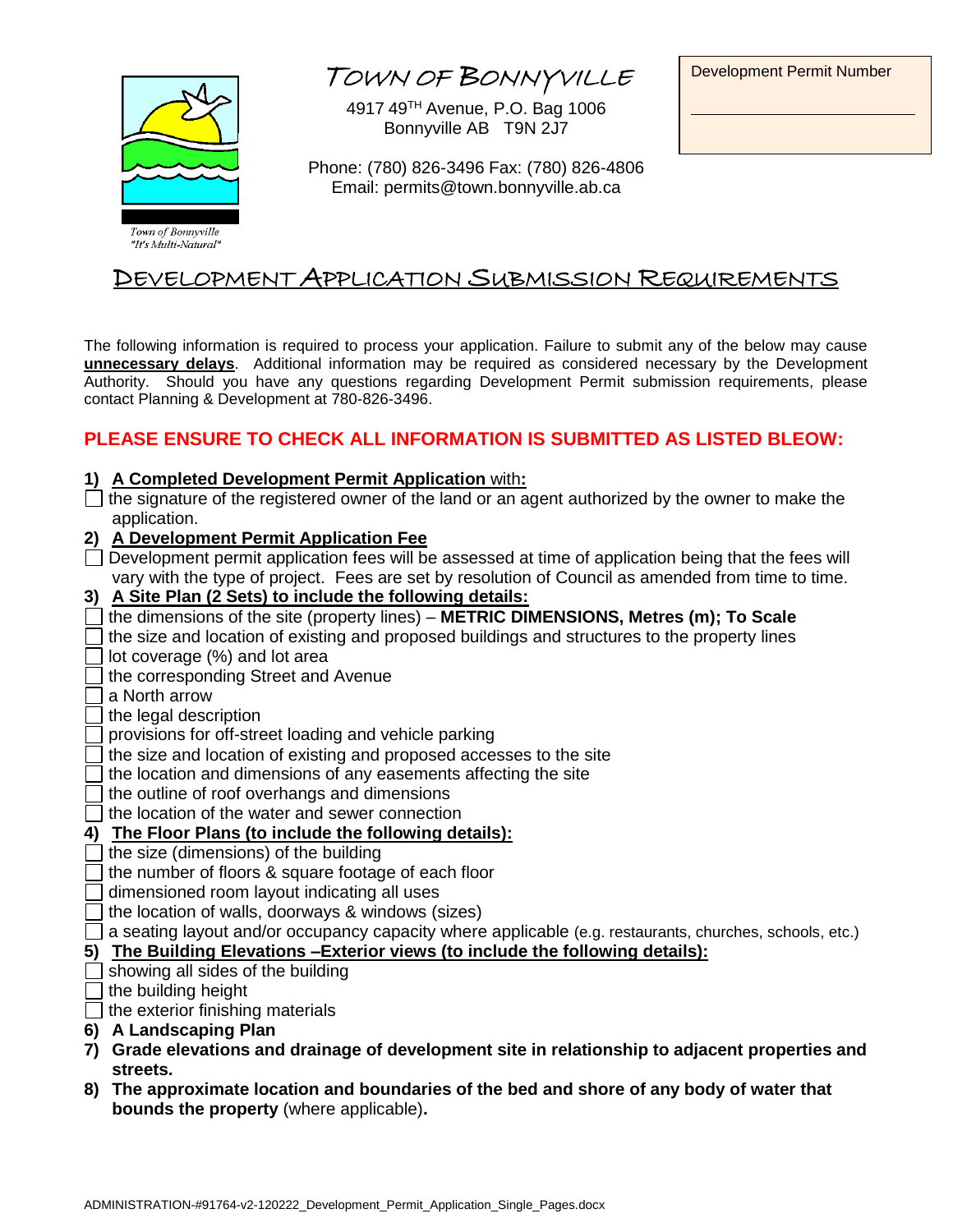**I/We hereby make application for development permit pursuant to Land Use Bylaw No. 1447-16, as amended. The plans, supporting materials and application fee attached herewith form a part of this application.**

| LEGAL DESCRIPTION: Lot(s) _________ Block _________ Plan _______________ Other ____________________                                                                                                                                                                                                                                                                                                                                                              |  |                     |  |                                  |  |  |
|------------------------------------------------------------------------------------------------------------------------------------------------------------------------------------------------------------------------------------------------------------------------------------------------------------------------------------------------------------------------------------------------------------------------------------------------------------------|--|---------------------|--|----------------------------------|--|--|
|                                                                                                                                                                                                                                                                                                                                                                                                                                                                  |  |                     |  |                                  |  |  |
|                                                                                                                                                                                                                                                                                                                                                                                                                                                                  |  |                     |  |                                  |  |  |
|                                                                                                                                                                                                                                                                                                                                                                                                                                                                  |  |                     |  |                                  |  |  |
|                                                                                                                                                                                                                                                                                                                                                                                                                                                                  |  |                     |  |                                  |  |  |
| EMAIL:<br><u> 1989 - Johann Barn, mars eta bainar eta bainar eta baina eta baina eta baina eta baina eta baina eta baina e</u>                                                                                                                                                                                                                                                                                                                                   |  |                     |  | I authorize email correspondence |  |  |
| APPLICANT INTEREST (IF NOT OWNER) $\Box$ CONTRACTOR $\Box$ AGENT $\Box$ OTHER _________                                                                                                                                                                                                                                                                                                                                                                          |  |                     |  |                                  |  |  |
| REGISTERED OWNER(S) NAME:<br>(A Letter of authorization is required in absence of the owner signature on this application form)                                                                                                                                                                                                                                                                                                                                  |  |                     |  |                                  |  |  |
|                                                                                                                                                                                                                                                                                                                                                                                                                                                                  |  |                     |  |                                  |  |  |
|                                                                                                                                                                                                                                                                                                                                                                                                                                                                  |  |                     |  |                                  |  |  |
|                                                                                                                                                                                                                                                                                                                                                                                                                                                                  |  |                     |  |                                  |  |  |
|                                                                                                                                                                                                                                                                                                                                                                                                                                                                  |  |                     |  |                                  |  |  |
|                                                                                                                                                                                                                                                                                                                                                                                                                                                                  |  |                     |  |                                  |  |  |
| <b>Building Setbacks:</b>                                                                                                                                                                                                                                                                                                                                                                                                                                        |  |                     |  |                                  |  |  |
|                                                                                                                                                                                                                                                                                                                                                                                                                                                                  |  |                     |  |                                  |  |  |
|                                                                                                                                                                                                                                                                                                                                                                                                                                                                  |  |                     |  |                                  |  |  |
| Total Floor Area (m <sup>2</sup> ) _______________Ground Floor Area (m <sup>2</sup> ) ______________Upper Floor Area (m <sup>2</sup> ) ____________                                                                                                                                                                                                                                                                                                              |  |                     |  |                                  |  |  |
| Number of Parking Spaces: ______________________________Number of Loading Spaces: __________________                                                                                                                                                                                                                                                                                                                                                             |  |                     |  |                                  |  |  |
| I/We hereby declare that $\Box$ I am/we are or $\Box$ I/we represent the owner(s) of the property in which the<br>development identified in this Application will be conducted in accordance with the plans submitted and upon<br>approval, will adhere to the conditions and provisions of the Land Use Bylaw. I/We further declare that I/we<br>WILL NOTIFY the Development Authority of any proposed changes to the plans submitted with this<br>Application. |  |                     |  |                                  |  |  |
|                                                                                                                                                                                                                                                                                                                                                                                                                                                                  |  |                     |  | Commencement date:               |  |  |
| Signature of Applicant(s)                                                                                                                                                                                                                                                                                                                                                                                                                                        |  | Date of Application |  |                                  |  |  |
| Signature of Applicant(s)                                                                                                                                                                                                                                                                                                                                                                                                                                        |  | Date of Application |  | Completion date:                 |  |  |
| Signature of Owner (s)                                                                                                                                                                                                                                                                                                                                                                                                                                           |  | Date                |  | Construction Value of            |  |  |
| Signature of Owner (s)                                                                                                                                                                                                                                                                                                                                                                                                                                           |  | Date                |  | Project:                         |  |  |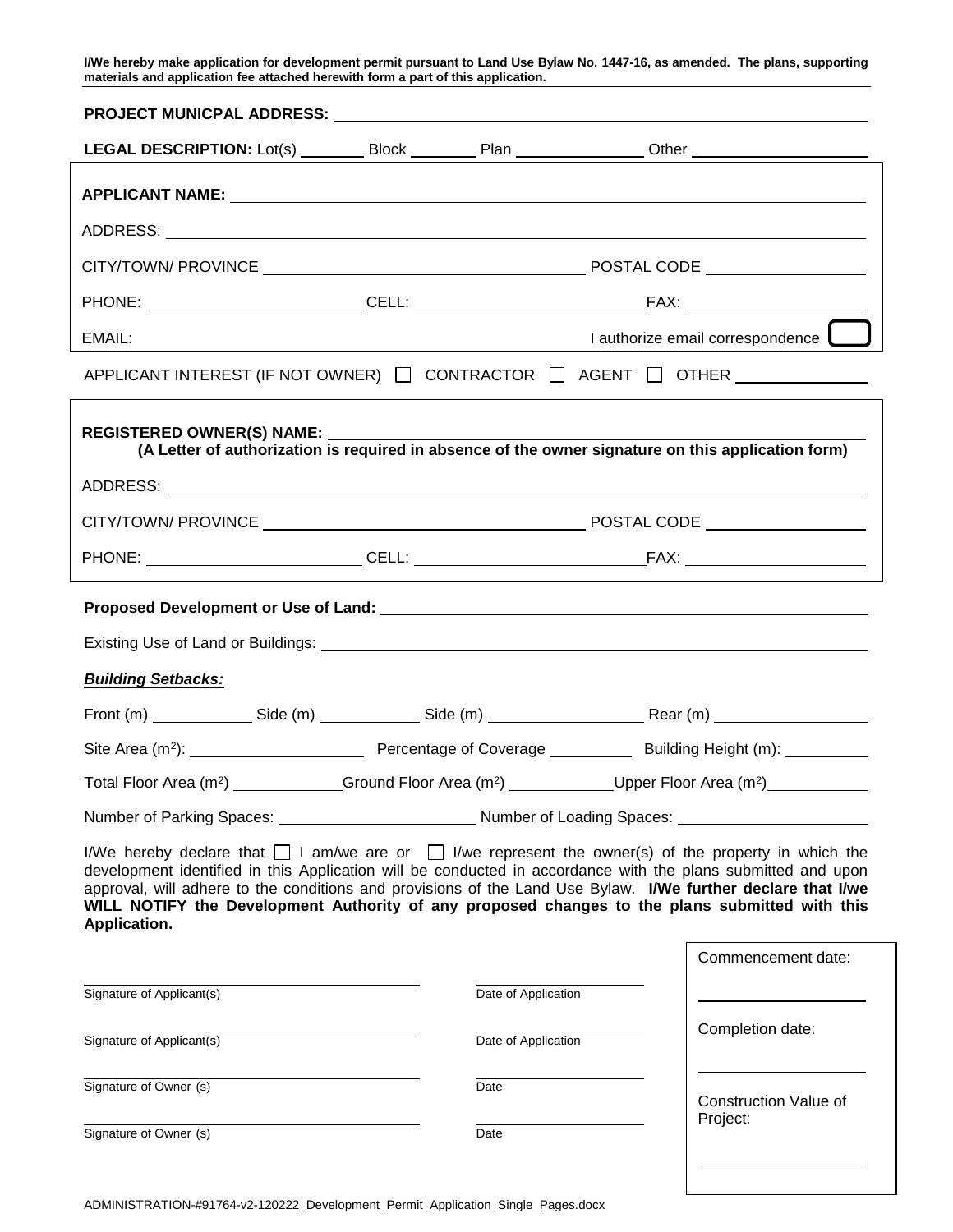### *Right of Entry to Land*

(Owner)

I authorize the Staff of the Town of Bonnyville and other agencies as designated in Section 653(2) of the Municipal Government Act, RSA. 2000, Ch. M-26, to enter my land for the purpose of conducting a site inspection in connection with my development permit application.

| Signed: ____________<br>Registered Owner                                                                                                                                                                                                                                                  |                                                 |                                                                                                                                                                                                                                                           |    |
|-------------------------------------------------------------------------------------------------------------------------------------------------------------------------------------------------------------------------------------------------------------------------------------------|-------------------------------------------------|-----------------------------------------------------------------------------------------------------------------------------------------------------------------------------------------------------------------------------------------------------------|----|
|                                                                                                                                                                                                                                                                                           |                                                 | <b>Registered Owner</b><br>Date: the contract of the contract of the contract of the contract of the contract of the contract of the contract of the contract of the contract of the contract of the contract of the contract of the contract of the cont |    |
|                                                                                                                                                                                                                                                                                           | <b>Authorization Form:</b>                      | (Agent acting on behalf of registered land owner)                                                                                                                                                                                                         |    |
| I (We), the property of the control of the control of the registered owner(s) of                                                                                                                                                                                                          |                                                 |                                                                                                                                                                                                                                                           |    |
| make application for development on the affecting above lands.                                                                                                                                                                                                                            |                                                 |                                                                                                                                                                                                                                                           | to |
| Signed: <u>Negistered</u> Owner                                                                                                                                                                                                                                                           |                                                 | <b>Registered Owner</b>                                                                                                                                                                                                                                   |    |
|                                                                                                                                                                                                                                                                                           |                                                 | Date: <u>New York: New York: New York: New York: New York: New York: New York: New York: New York: New York: New York: New York: New York: New York: New York: New York: New York: New York: New York: New York: New York: New Y</u>                      |    |
| Please be advised that the information contained in your application for Development Permit approval is being<br>collected for the purpose of decision-making by the Development Authority. For this purpose, your application<br>may be forwarded to the following people/organizations. |                                                 | <b>FREEDOM OF INFORMATION AND PROTECTION OF PRIVACY ACT NOTICE</b>                                                                                                                                                                                        |    |
| - Adjacent landowners<br>- Adjacent municipality offices<br>- Statistics Canada<br>- Local newspaper for public advertisement                                                                                                                                                             | - Utility companies<br>- Government departments | - Other organizations as determined by the Town of Bonnyville                                                                                                                                                                                             |    |
| Under the authority of Sections 606, 640(1), 653(4) of the Municipal Government Act, RSA. 2000, Chapter M-26,<br>as amended and the Subdivision and Development Regulations 43/2002.                                                                                                      |                                                 |                                                                                                                                                                                                                                                           |    |
| the review and decision making process for the application.                                                                                                                                                                                                                               |                                                 |                                                                                                                                                                                                                                                           |    |
|                                                                                                                                                                                                                                                                                           |                                                 |                                                                                                                                                                                                                                                           |    |
|                                                                                                                                                                                                                                                                                           |                                                 |                                                                                                                                                                                                                                                           |    |

*For more information on FOIPP, please contact: Tracy Ghostkeeper Freedom of Information and Protection of Privacy Coordinator, Town of Bonnyville (780-826-3496)*